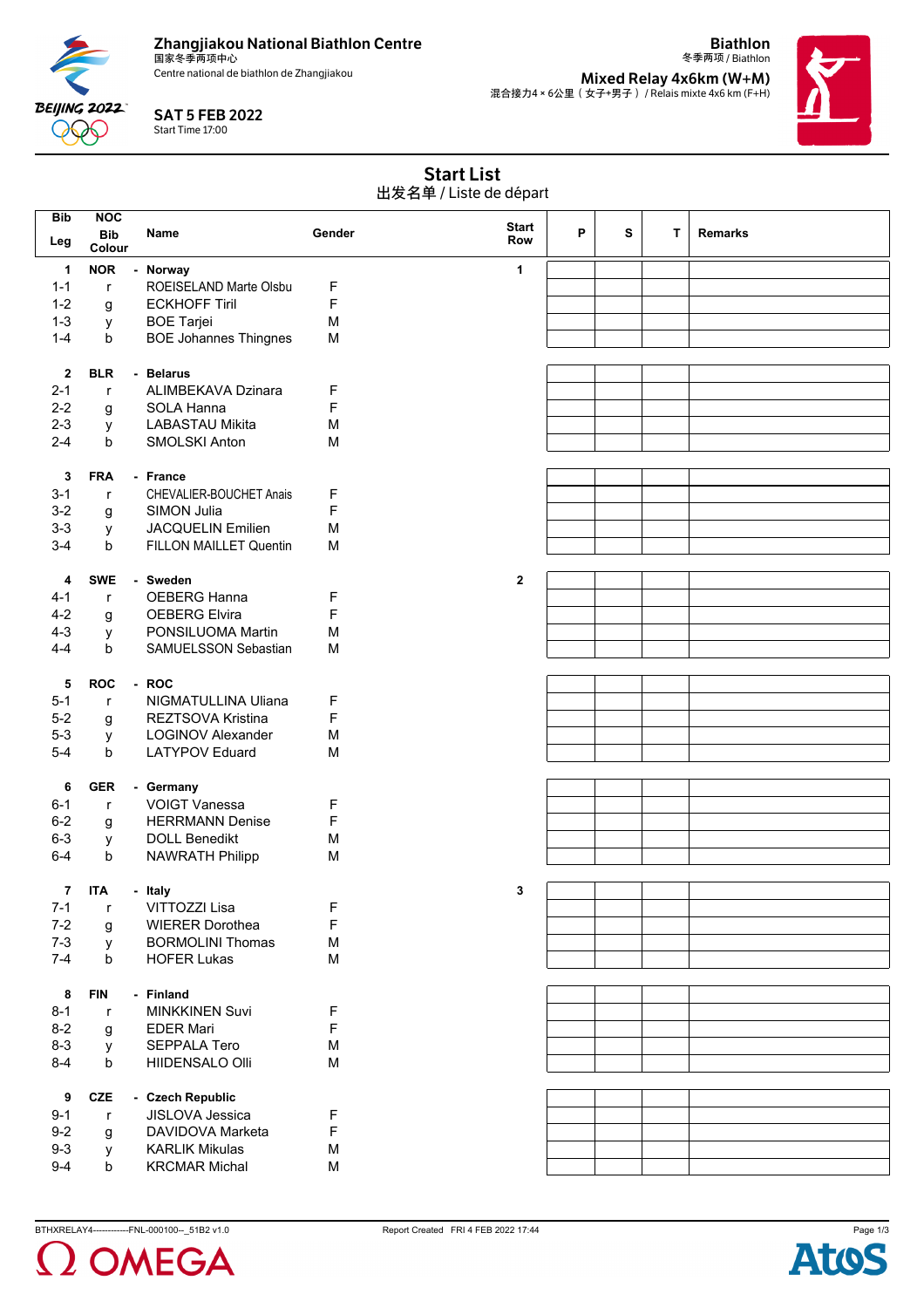

Centre national de biathlon de Zhangjiakou

SAT 5 FEB 2022 Start Time 17:00

**BEIJING 2022** 999

**Mixed Relay 4x6km (W+M)** 混合接力4×6公里(女子+男子) / Relais mixte 4x6 km (F+H)



**Biathlon** 冬季两项 / Biathlon

| <b>Start List</b>      |
|------------------------|
| 出发名单 / Liste de départ |

| <b>Bib</b> | <b>NOC</b>   |                              |        |              |   |   |   |                |
|------------|--------------|------------------------------|--------|--------------|---|---|---|----------------|
|            | <b>Bib</b>   | Name                         | Gender | <b>Start</b> | P | S | т | <b>Remarks</b> |
| Leg        | Colour       |                              |        | Row          |   |   |   |                |
| 10         | <b>UKR</b>   | - Ukraine                    |        | 4            |   |   |   |                |
| $10-1$     |              |                              |        |              |   |   |   |                |
|            | $\mathsf{r}$ | <b>SEMERENKO Valentina</b>   | F      |              |   |   |   |                |
| $10 - 2$   | g            | <b>DZHIMA Yuliia</b>         | F      |              |   |   |   |                |
| $10-3$     | у            | PRYMA Artem                  | M      |              |   |   |   |                |
| $10 - 4$   | b            | PIDRUCHNYI Dmytro            | M      |              |   |   |   |                |
|            |              |                              |        |              |   |   |   |                |
| 11         | <b>AUT</b>   | - Austria                    |        |              |   |   |   |                |
| $11 - 1$   | r            | <b>SCHWAIGER Julia</b>       | F      |              |   |   |   |                |
| $11 - 2$   | g            | <b>HAUSER Lisa Theresa</b>   | F      |              |   |   |   |                |
| $11-3$     | у            | <b>EDER Simon</b>            | M      |              |   |   |   |                |
| $11 - 4$   | b            | <b>LEITNER Felix</b>         | M      |              |   |   |   |                |
|            |              |                              |        |              |   |   |   |                |
| 12         | <b>CHN</b>   | - People's Republic of China |        |              |   |   |   |                |
| $12 - 1$   | $\mathsf{r}$ | <b>MENG Fanqi</b>            | F      |              |   |   |   |                |
| $12 - 2$   | g            | CHU Yuanmeng                 | F      |              |   |   |   |                |
| $12-3$     | у            | YAN Xingyuan                 | M      |              |   |   |   |                |
| $12 - 4$   | b            | <b>CHENG Fangming</b>        | M      |              |   |   |   |                |
|            |              |                              |        |              |   |   |   |                |
| 13         | <b>EST</b>   | - Estonia                    |        | 5            |   |   |   |                |
| $13 - 1$   | $\mathsf{r}$ | OJA Regina                   | F      |              |   |   |   |                |
| $13 - 2$   | g            | <b>TOMINGAS Tuuli</b>        | F      |              |   |   |   |                |
| $13 - 3$   | у            | <b>ZAHKNA Rene</b>           | M      |              |   |   |   |                |
| $13 - 4$   | b            | <b>SIIMER Kristo</b>         | M      |              |   |   |   |                |
|            |              |                              |        |              |   |   |   |                |
| 14         | SUI          | - Switzerland                |        |              |   |   |   |                |
| $14-1$     |              | <b>BASERGA Amy</b>           |        |              |   |   |   |                |
| $14-2$     | $\mathsf{r}$ |                              | F      |              |   |   |   |                |
|            | g            | <b>HAECKI Lena</b>           | F      |              |   |   |   |                |
| $14-3$     | у            | <b>WEGER Benjamin</b>        | M      |              |   |   |   |                |
| $14 - 4$   | b            | <b>STALDER Sebastian</b>     | M      |              |   |   |   |                |
|            |              |                              |        |              |   |   |   |                |
| 15         | <b>SVK</b>   | - Slovakia                   |        |              |   |   |   |                |
| $15 - 1$   | $\mathsf{r}$ | FIALKOVA Ivona               | F      |              |   |   |   |                |
| $15 - 2$   | g            | <b>FIALKOVA Paulina</b>      | F      |              |   |   |   |                |
| $15 - 3$   | у            | <b>SIMA Michal</b>           | M      |              |   |   |   |                |
| $15 - 4$   | b            | <b>SKLENARIK Tomas</b>       | M      |              |   |   |   |                |
|            |              |                              |        |              |   |   |   |                |
| 16         | <b>SLO</b>   | - Slovenia                   |        | 6            |   |   |   |                |
| $16-1$     | $\mathsf{r}$ | <b>KLEMENCIC Polona</b>      | F      |              |   |   |   |                |
| $16 - 2$   | g            | <b>KLEMENCIC Ziva</b>        | F      |              |   |   |   |                |
| $16 - 3$   | y            | FAK Jakov                    | M      |              |   |   |   |                |
| $16 - 4$   | b            | DOVZAN Miha                  | M      |              |   |   |   |                |
|            |              |                              |        |              |   |   |   |                |
| 17         | <b>BUL</b>   | - Bulgaria                   |        |              |   |   |   |                |
| $17-1$     | $\mathsf{r}$ | <b>TODOROVA Milena</b>       | F      |              |   |   |   |                |
| $17 - 2$   | g            | ZDRAVKOVA Maria              | F      |              |   |   |   |                |
| $17-3$     | У            | <b>ILIEV Vladimir</b>        | M      |              |   |   |   |                |
| $17 - 4$   | b            | <b>GERDZHIKOV Dimitar</b>    | M      |              |   |   |   |                |
|            |              |                              |        |              |   |   |   |                |
| 18         | CAN          | - Canada                     |        |              |   |   |   |                |
| $18-1$     | $\mathsf{r}$ | <b>BEAUDRY Sarah</b>         | F      |              |   |   |   |                |
| $18-2$     | g            | <b>LUNDER Emma</b>           | F      |              |   |   |   |                |
| $18-3$     | У            | <b>GOW Christian</b>         | M      |              |   |   |   |                |
| $18 - 4$   | b            | <b>GOW Scott</b>             | M      |              |   |   |   |                |
|            |              |                              |        |              |   |   |   |                |